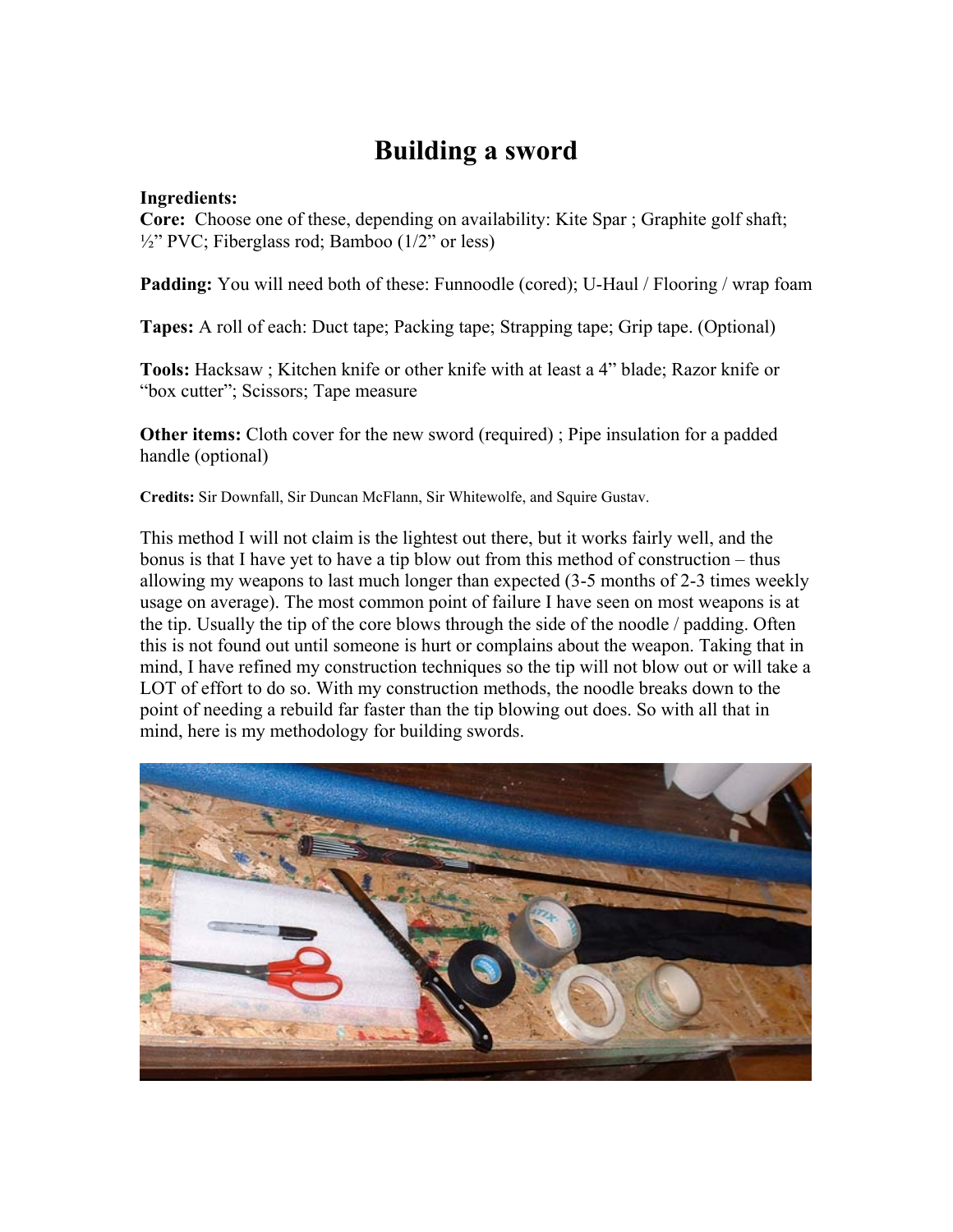I have included several pictures with this essay. In places where clear packing tape is normally used – I have substituted brown packing tape for ease of visibility.

#### **Handles and Pommels.**

As much as people want their weapons done quickly, this is an important step. Affixing the handle and pommel first really helps out when going for a specific length weapon, like a 36" short sword. And with the new rules being so specific on what should be strike legal and how long pommel/handle sections should be – this will help out a lot when making weapons to spec.

For golf-core weapons, cut a 1" section of the grip off the butt end so the core is exposed. Use strapping tape to cover the hole and build up the core to the size of the noodle hole. Take a 2" section of noodle and slide it over the tip to the butt of the handle. Fill the cored part of the noodle with scrap foam. Cutting the noodle down at an angle helps with making the noodle fit your hand better. Next, use a couple of strips of packing tape to hold the pommel in place. Torque wrap the pommel foam from the foam onto the handle with packing tape. This will secure the pommel and make a tapered pommel suitable for wrap shots. Cover the pommel in duct tape and it's ready to go.





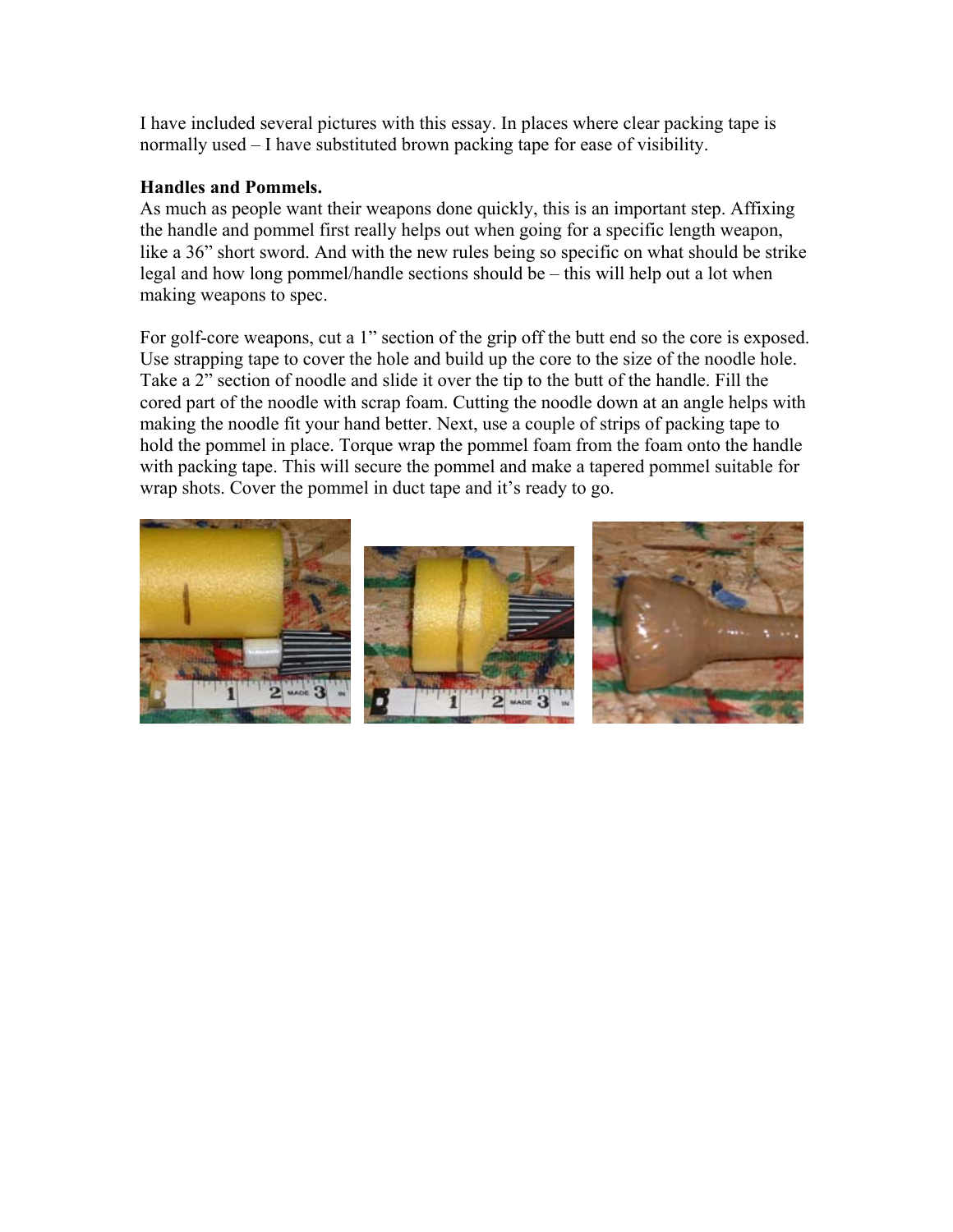# **Core Preparation**

Next measure the pommel/handle/core and cut the exposed core to 2" shorter than the desired overall length for the weapon. When cutting the core, both kite rod and graphite can splinter pretty badly. An easy way to prevent this is to wrap packing tape around the area you are going to cut. This will keep the fibers from splitting apart as they are cut. A hacksaw is the most convenient way to cut the core. A cutting wheel on a Dremel is also handy. Once the tip is cut, use a few strips of strapping tape over the tip of the core and then wrap strapping tape around the tip, to help dull any sharp edges on the tip.

## **Tip construction**

Take a scrap of wrap foam and roll it so it's about 2" long and the same thickness as the tip of the core. Tape this roll to the end of the core so it sticks out past the end of the core. Wrap packing tape around this about 2-3 turns after securing it. This will help keep the tip from blowing out.





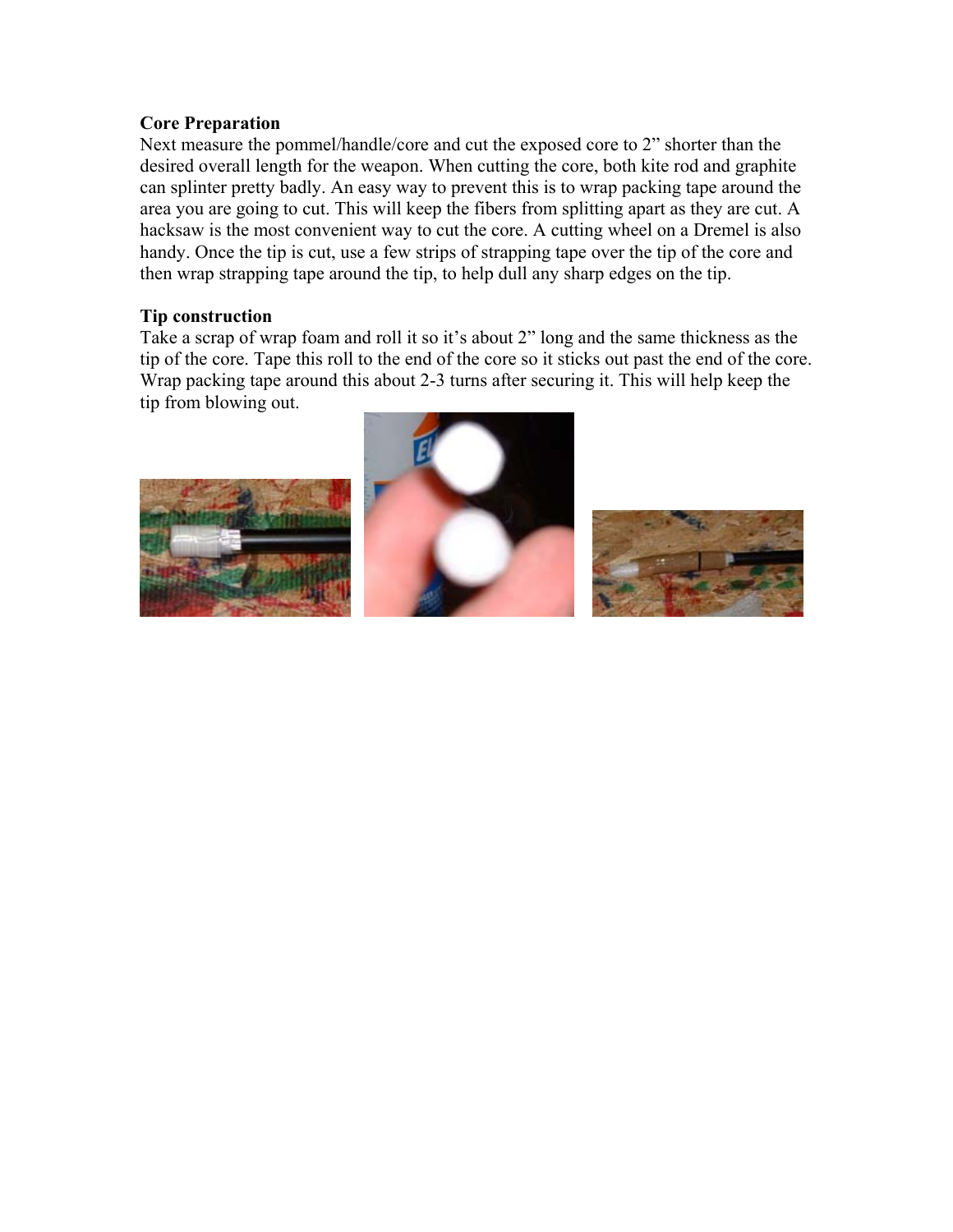# **Blade construction**

Blade length is easy enough to determine. Cut the noodle to 1" longer than the mark for the end of the handle to the tip of the core. Ideally the noodle should be secure against the core so it will not rattle and break down faster. If the hole in the noodle is bigger than the core, wrap foam will be needed to take up the extra space.



Determine how much wrap foam is needed to take up the extra space. A small (6" long) length of noodle the same size being used is helpful. Use enough wrap foam to make for a snug fit. On tapering cores like golf shafts, it is helpful to measure the amount needed at the hilt and near the tip, as they will differ, then cut the wrap foam to provide that taper. Cut the length of the wrap foam to 1" longer than the amount for the core. In the picture, I marked where the end of the core is to show how the lengths work.

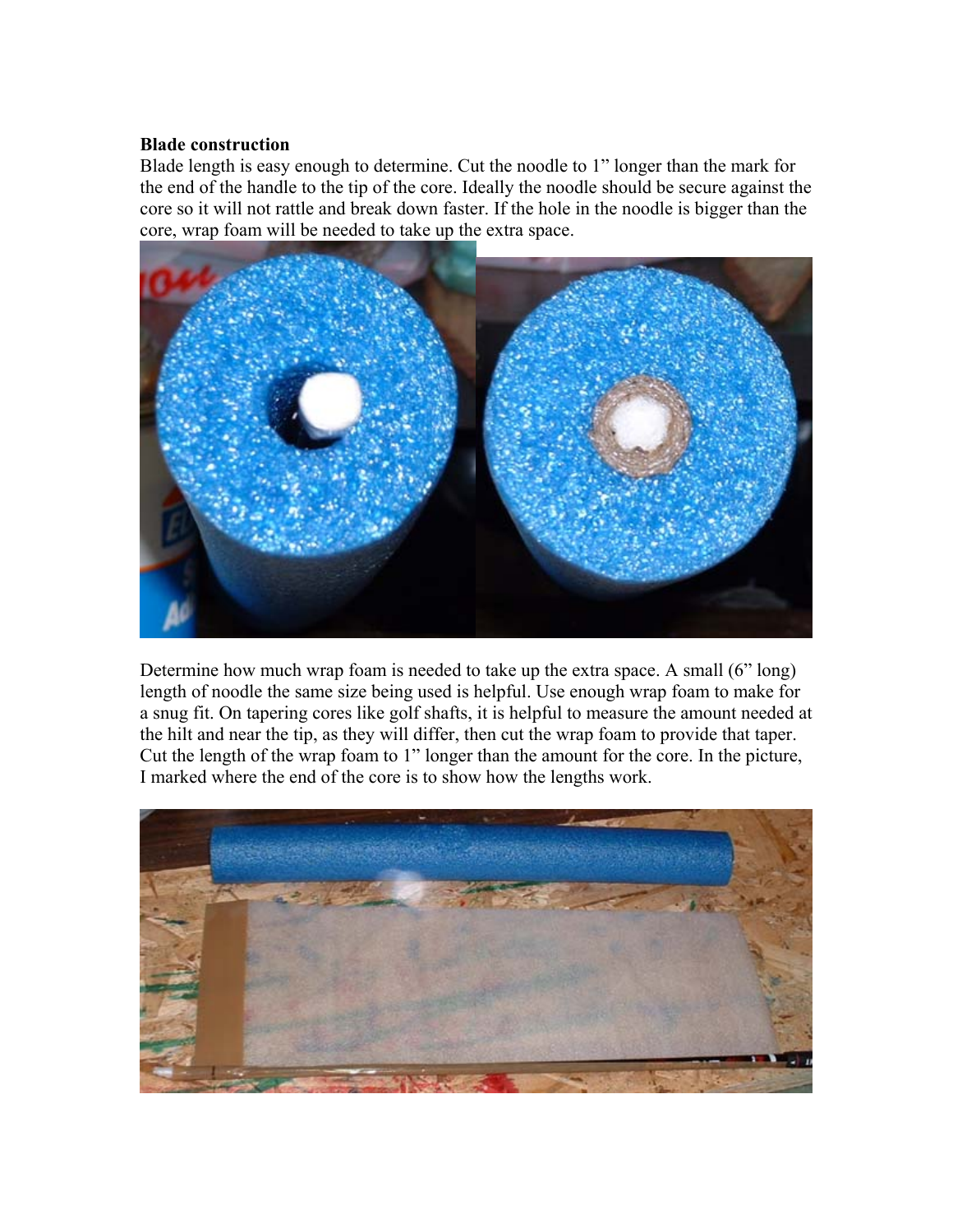Tape the strip of wrap foam to the core and wrap it around the core. Apply a strip of packing tape at the end of this wrap foam so that as it wraps around the core, it is  $\frac{1}{2}$  on,  $\frac{1}{2}$ off the core tip. (see above pic) Again, this is to keep the tip from blowing out. Once the wrap foam is wrapped around the core, another couple of turns of tape near the tip will help get the noodle started on the blade and keep the tip from blowing out. Side the noodle into place. Turn the noodle so that it continues the direction of the wrap, and keep sliding it on until the noodle is fully in place. Ideally it should be snug, but not very difficult to get the noodle onto the core.



Run a strip of packing tape from the hilt up the length of the blade, over the tip and back down the other side. Repeat until the whole blade is covered in a "skin" of tape. Usually, only three strips are needed.

Torque wrap the noodle onto the handle. Start from 2" above the handle and work back onto the handle. This will affix the noodle in place, and it won't come apart easily. The result should look like the noodle tapers onto the handle.

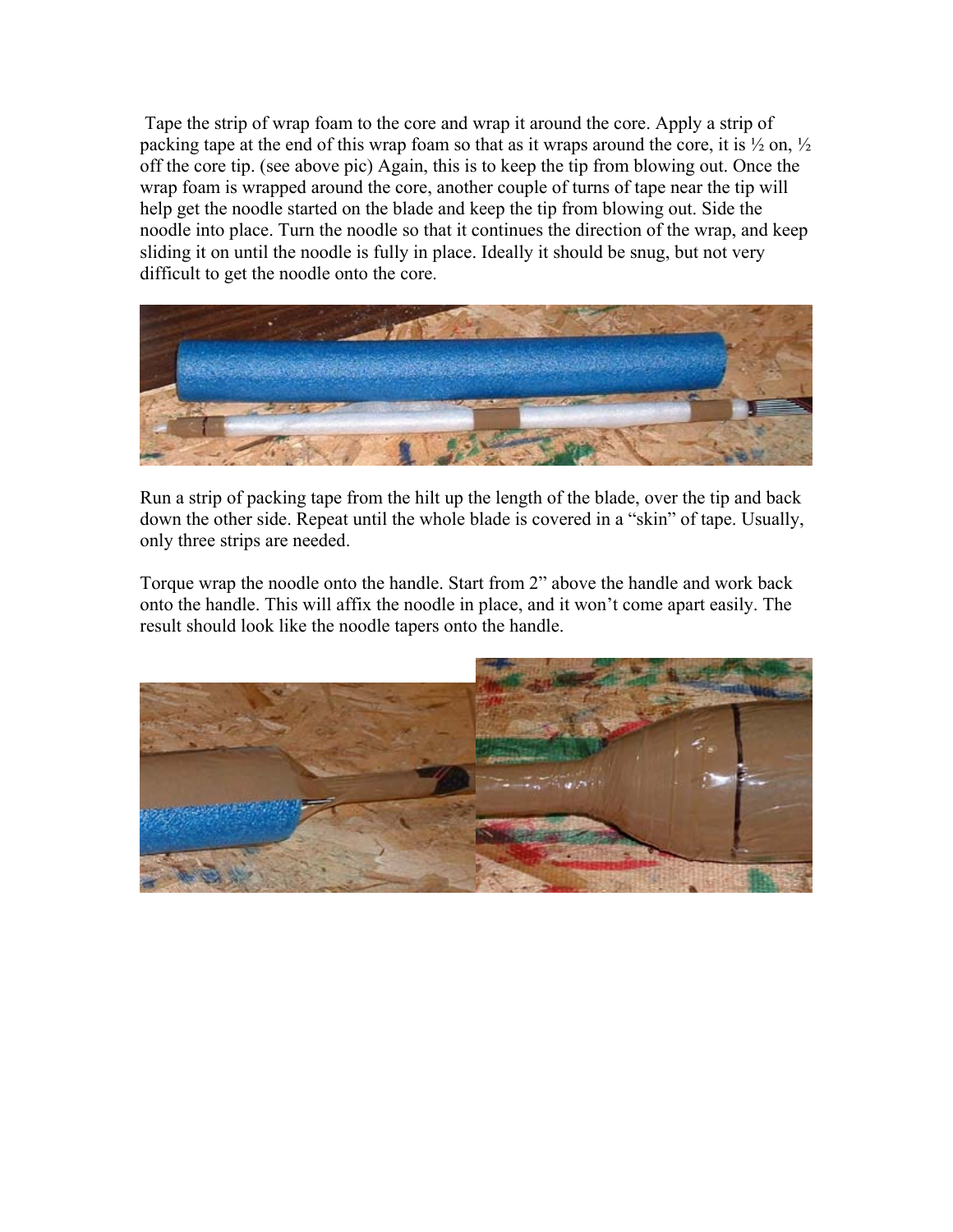# **Stabbing Tip:**

Cut off a 1" slice of noodle. Solid noodle is preferred, but cored will do. Just stuff the hole with scrap foam. Before attaching the stabbing tip, use a dinner fork or similar to "tenderize" the noodle. (Similar to tenderizing a steak) use a few strips of strapping tape to secure the stabbing tip. It's also useful to wrap the strapping tape around the securing strips a couple of inches down from the tip to keep things in place.